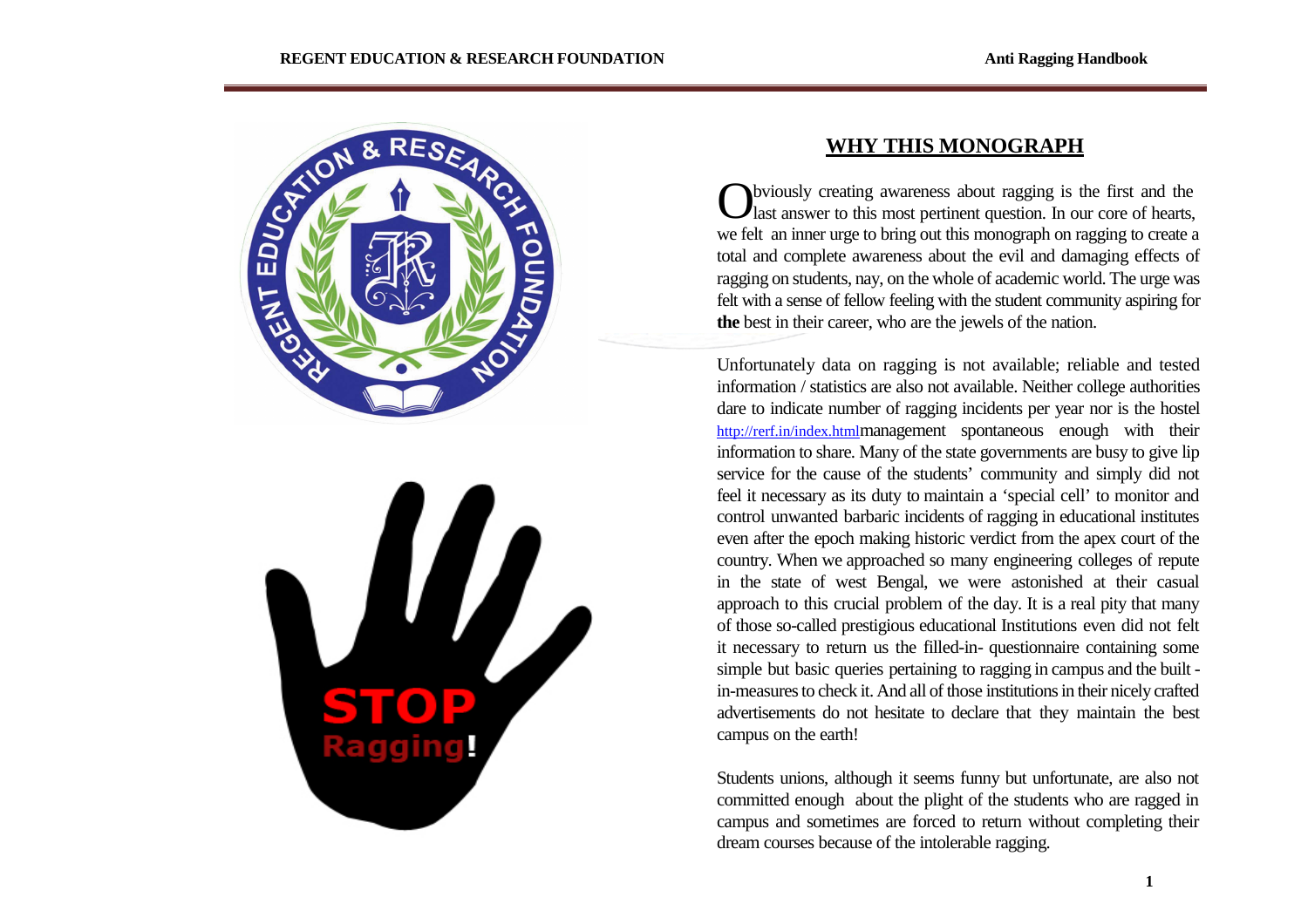Often parents, particularly coming from rural bases, find it very difficult to deal a case of ragging while lodging an FIR with appropriate authority. In many occasions, police administration gives lip services and practically does nothing to bring culprits to book citing some built-in-defects in FIR lodged.

In this monograph, utmost attempts have been made by us to pass on much required information so that hapless guardians / parents (and of course the students) can take liberal help and complete guidance from this monograph in taking preventive, protective and curative shields. Besides, the monograph mentions many Do's and Don'ts for students while they at the new colleges, which are the results of our year long study. We have also indicated some suggestions for the worried parents and guardians. Through this monograph, we also intend to make an appeal to senior students (who till yester years were fresher!), college as also the hostel authorities. We expect that district administration shall rise to real need of the hour by taking stock of situation at last in order to make educational institutions ragging free.

Telephone numbers of District Magistrates and Superintendents of Police of all districts apart from address and telephone numbers of all such authorities who matters in critical hours are given in this monograph.

We are sure that this monograph on ragging which is the first of its kind in India shall be able to set the ball rolling in the desired direction.

We regret any mistake and lapses despite our best efforts and intentions. We welcome suggestions / other inputs and feedbacks from all concerned which shall be of great help to us in our efforts and will be duly acknowledged and incorporated in next edition of this monograph.

We know that we have our weaknesses in writing this monograph as of course we have, due to various factors which intervened in our efforts

#### **Why This Monograph 3**

to meet time management for bringing out this maiden edition for use of the students stepping into educational campus for higher education in this year itself. More ever, responses from engineering, medical, technical and other colleges were discouraging in spite of our approaching them a number of times. We expected far more spontaneous co-operation and positive support from those colleges of higher education who are supposed to be pro-active for the well being of students. But, we are always hoping against hope. We are sure, this publication of monograph, which is a maiden effort in the entire country as on date shall go a long way and surely blast open the so-called 'shell of confidentiality' practiced by some of the educational institutes. We shall be earnestly requesting for availability of data and other related information forthwith for the sake of students. All these shall help us to make educational campuses ragging free in the near future.

Till such time we, at IEPM, shall be with you. Always.

This is our commitment to the society. To the students. And obviously to you.

*"If you want something very badly, you can achieve it. It may take patience, very hard work, a real struggle& a long time, but it can be done. That much faith is a pre-requisite of any undertaking artistic or otherwise"*

*– Margo Jones*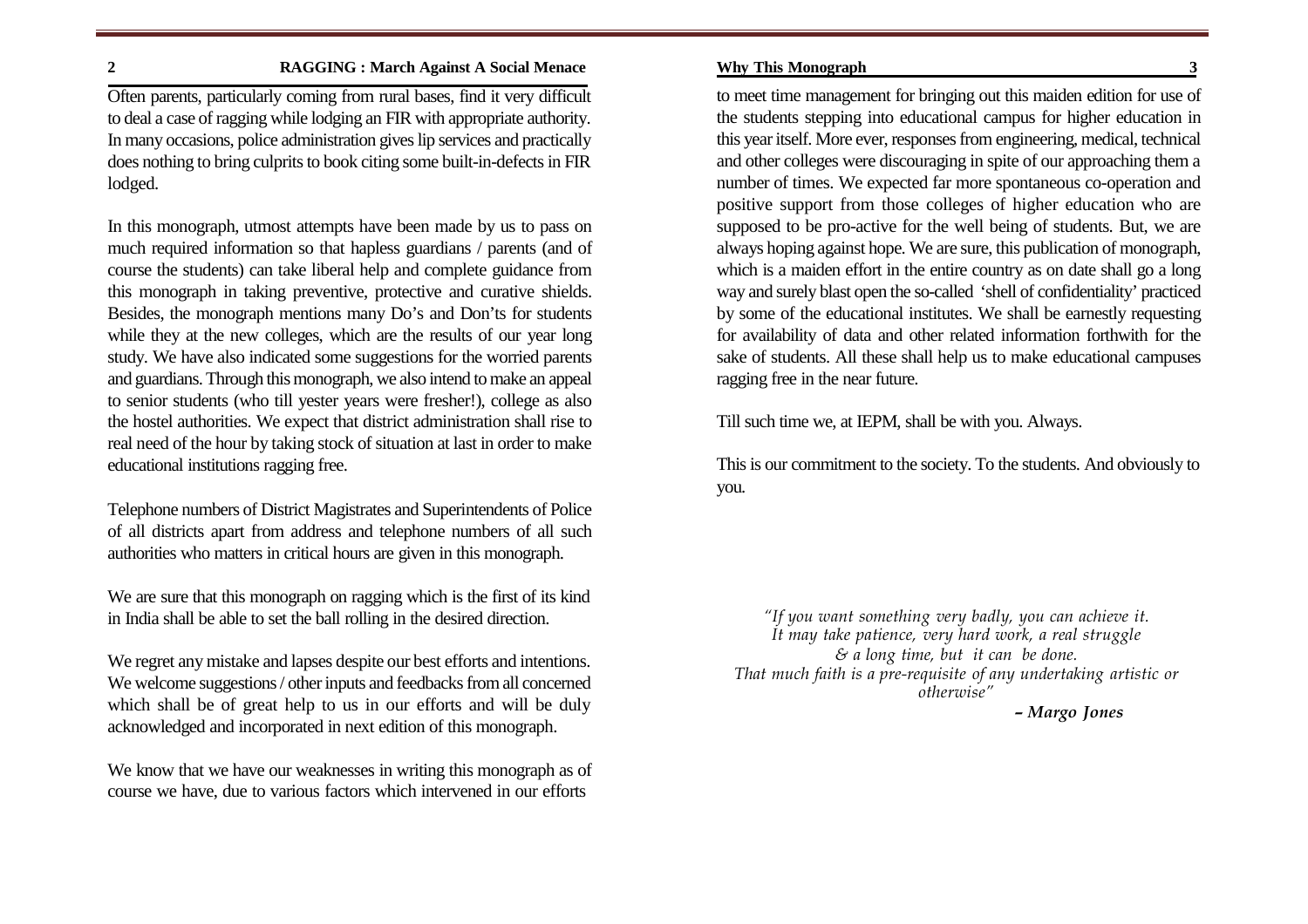## **RAGGING - MEANING & DEFINITION**

R**D** agging is a form of mental and physical abuse, which the seniors impose on the new comers. The senior students think that this will help

to get acquainted with the new comers

to get respect from the juniors

to inspire discipline among them

to help them in learning endurance

The term "Ragging" is commonly known in India, Pakistan, Sri Lanka and in many other countries and is a form of abuse on newcomers to educational institutions. It is almost similar to the western form, known as "Hazing", but is commonly much more severe. Ragging is different from "hazing" in that it is forced on the victim, whereas "hazing" is done with the consent of a person.

There is a reference to ragging, racking and ducking in Everyman's Encyclopedia, London, Ed. 1938, Vol. II, (Pg. 382) and the Random House Dictionary of the English language, Ed. 1967 (Pg. 487). Ragging, racking and ducking as also teasing differ considerably in details so far as the original practices are concerned.

Oxford English Dictionary, Volume – VIII, 1961 Edition, mentions that the term 'to rag' is university slang and is of obscure origin. It is especially an extensive display of noisy, disorderly conduct, carried on in defiance of authority or discipline. The word 'ragging' is defined as an action of scolding, annoying, teasing etc. and to torment or assail in a rough noisy fashion or to create wild disorder.

The Rutledge Dictionary of Historical Slang edited by Eric Patridge, defines ragging as "display of noisy, disorderly conduct and great high

**Ragging - Meaning & Definition 5**

spirits considered by the perpetrators (raggers) as excellent fun and by many outsiders as a bloody nuisance."

After establishment of residential educational campuses, the practice of ragging became a fashion. The practice aimed at creating a relation between the new and the old students and the seniors used to joke and tease at the juniors. Subsequently, however, ragging entirely changed from normal and human methods to very rough, cruel and inhuman methods in absence of adequate supervision and guidance. Sometimes, situation goes too far, resulting in serious physical injury, irreparable psychological damage, and even death.

There is no fixed rule(!) for ragging. It depends on the whims and fancies of the senior students. Consequently, ragging may stretch from the first day to a considerably longer period. After that seniors suddenly become friends; and they go out of the way to help the fresher they ragged. But this is not always be true as many fresher already suffer from stress and trauma, and may thereafter continue to suffer from post traumatic stress disorders. Many leave their institution and some commit suicide. But most survive ragging and are only too happy to forget their trauma and move on. Those who rise up against it are shunned; revenge may also take the form of physical assault, leading to serious injuries.

The broader implication of ragging, which the Apex Court itself set out in the 'Vishwa Jagriti Mission' matter as:

"Any disorderly conduct whether by words spoken or written or by an act which has the effect of teasing, treating or handling with rudeness any other student, indulging in rowdy or undisciplined activities which causes or is likely to cause annoyance, hardship or psychological harm or to raise fear or apprehension thereof in a fresher or a junior student or asking the students to do any act or perform something which such student will not in the ordinary course and which has the effect of causing or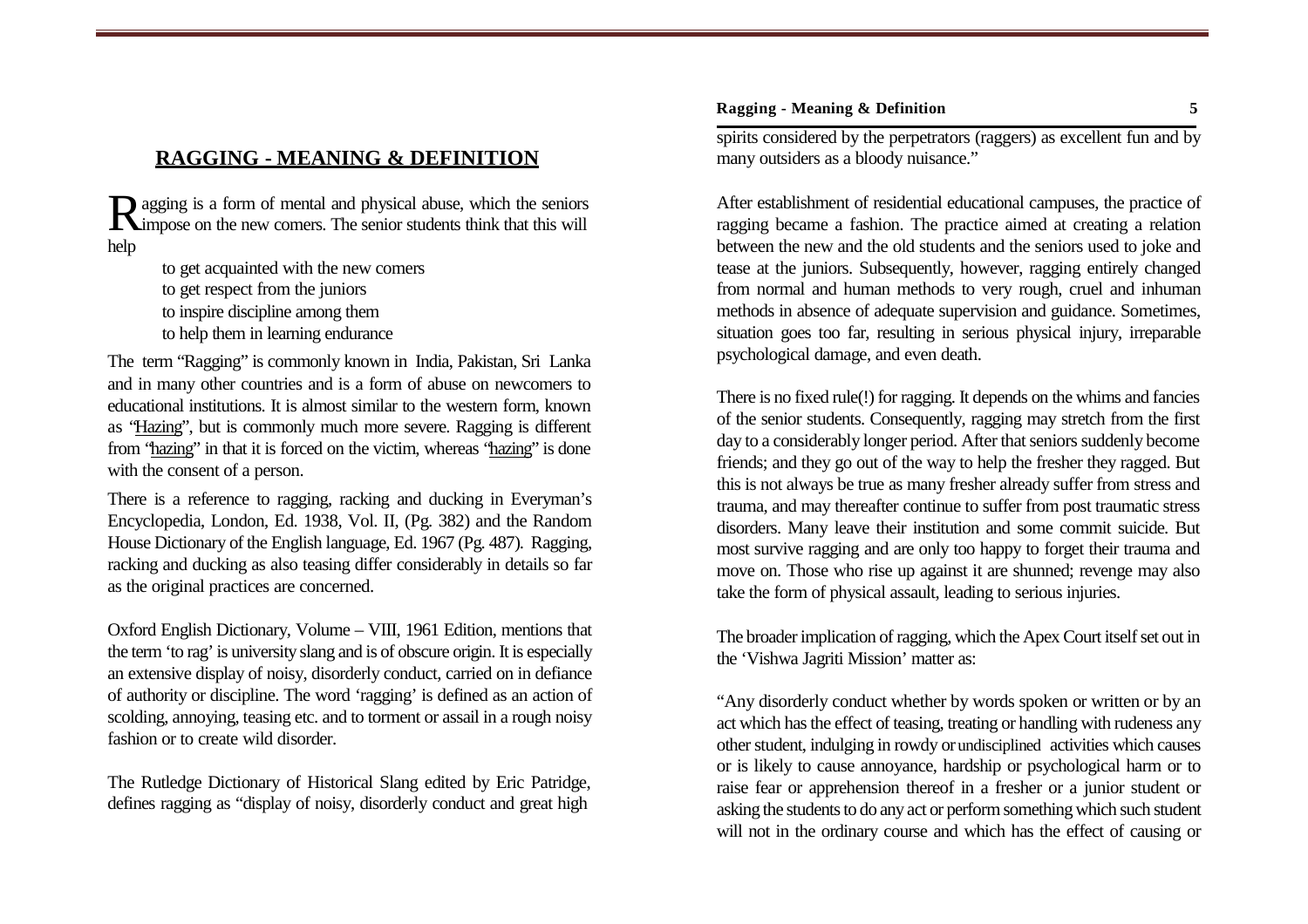generating a sense of shame or embarrassment so as to adversely affect the physique or psyche of a fresher or a junior student."

The Supreme Court of India appointed a High Powered Committee headed by Shri R. K. Raghavan (Ex-CBI Chief) to look into ragging issues in details by holding detailed enquiry. The report submitted by Raghavan Committee has been accepted by the Govt. of India. The Committee came across a variety of aspects of the menace of ragging which are as follows:

#### **OBSERVATIONS OF RAGHAVAN COMMITTEE**

Ragging has several aspects with among others psychological, social, political, economic, cultural, and academic dimensions.

Any act that prevents, disrupts or disturbs the regular academic activity of a student should be considered with in the academics related aspect of ragging.

Any act of financial extortion or forceful expenditure burden put on a junior student by senior students should be considered as an aspect of ragging of economic dimensions.

Any act of physical abuse including sexual abuse, homosexual assaults and stripping, forcing obscene and lewd acts, gestures, causing bodily harm or any other danger to health or person can be put in the category of ragging with criminal dimensions.

Any act or abuse by spoken words, e-mails, snail-mails, public insults should be considered with in the psychological aspects of ragging. Any act that affects mental health and self-confidence of students also can be described in terms of psychological aspect of ragging.

Human rights perspective of ragging involves injury caused to fundamental right to human dignity through humiliation heaped on junior students by seniors.

## **RAGGING – GENERALCONCEPTS**

The result of the sample survey done by us to assess and measure general concents of people about ragging is very unfortunate one. existence of ragging at all. Judging by the fact that illiteracy percentage of general concepts of people about ragging is very unfortunate one. Most of the members of general public are completely unaware of this country is quite high even after more than 60 years of independence, it is, perhaps, nothing surprising. General awareness even among the people of relatively higher strata of society cuts a sorry figure as they are simply non–committal about the menace of ragging in educational campuses. This is perhaps due to the fact that often the sad incidents of ragging at various college campuses are not reported in the print and electronic media with due importance.

The common people still are inclined to believe ragging as a somewhat form of jokes and merry-making at the beginning of academic sessions by some handful merry loving senior students at college class rooms, canteens or at hostels to get themselves acquainted with newly admitted students in new academic session.

> *"We don't see things as they are; We see things as we are"– Anais Nin*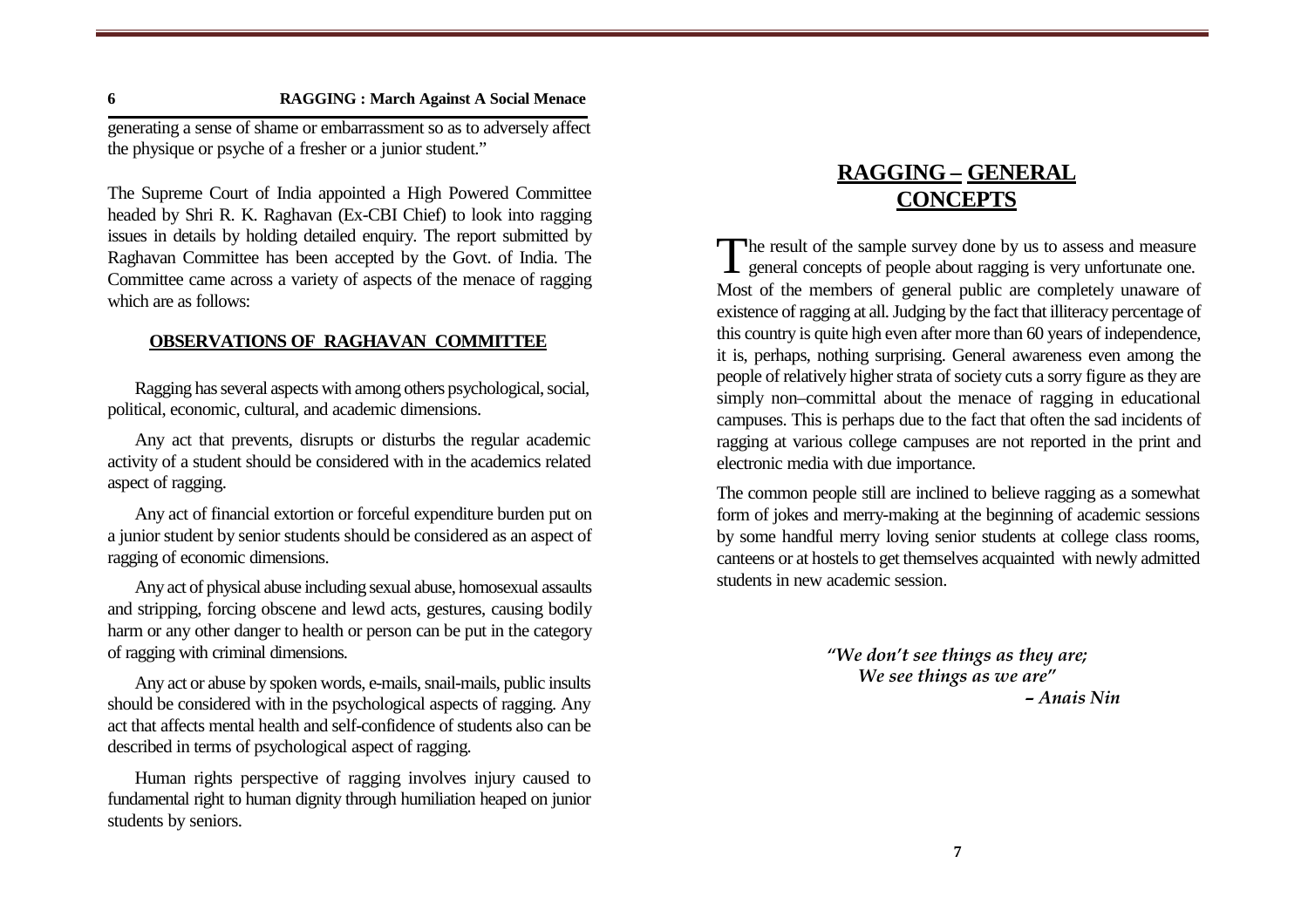## **RAGGING – HISTORICAL BACKDROP**

in almost all other counties. But in other countries ragging is looked upon as crime and is handled with an iron hand by all concerned viz. the college / university, administration and obviously the police.

Ragging originated about 1200 years ago and the first ragging death was reported in 1873 at Cornell University (USA). It was then also known as hazing, fagging, bulling, pleading, horse-playing etc. Ragging could be traced back to ancient Greece where it was practiced amongst worriers and soldiers only. Ragging was practiced as a local style of being introduced to the seniors in the armed forces.

Subsequently the concept of ragging on newcomers spread to other parts of the globe and gradually spread in military bases as a popular pass time among the forces. But incidents of ragging were never flashed in public. There were two basic reasons: Firstly, ragging was a sort of pass time in their otherwise boring camp life. And secondly, ragging was at a mild dose mostly in far away barracks as any cases of ragging was severely dealt with by higher military authorities.

Since World War II, ragging started spreading in other fields of civilian life. Here again the main reason was that soon after world war II, many of war brigades were dislocated and soldiers returned to civilian life. Some of them also got admitted in colleges and universities. And with them the concept of ragging spread to colleges and universities. Thus educational campuses were infected with 'ragging syndrome. The senior students started practicing ragging on their juniors.

## **RAGGING IN OTHER COUNTRIES**

 $\mathbf{A}$  seats of learning such as Beirut and Athens, ragging was known. It was mong the other countries presently Sri Lanka is known to be the worst affected country in regard to incidents of ragging. Ragging has a long history and was a part of early – civilized societies. At ancient a part of the army and English public school tradition. From the army training institutions the practice of ragging came into the fold of engineering, medical and other residential institutions.

In European countries, ragging flourished in the fifteenth century. By the 17<sup>th</sup> century, master's degree students needed to obtain a document that affirmed they had gone through the equivalent of middle ages hell night. Veteran students' extorted money from fresher ill-treated them physically and forced them to dress in old garbs. One such French custom that immigrated to American universities was the cap or beanie that American fresher and many Greek pledges routinely wore for a term of a year. The custom still exists on a voluntary basis at a few American colleges such as Phillips University in Edin, Oklahoma. The system of pennalism, fortunately, disappeared from the continent, but not before many young men were humiliated, injured and killed.

Early Egyptians, Romans and Greeks knew ragging. The Duke of Exeter is supposed to be responsible for beginning of ragging in practice in England. Racking was also in practice parallel to ragging with a special instrument of torture known as 'rack'. But later, it got mixed up into ragging.

In the Netherlands in 1962 there was uproar because fresher were given 'Dachan treatment', a reference to the dreaded World War II concentration camps. According to Time, one fresher suffered a brain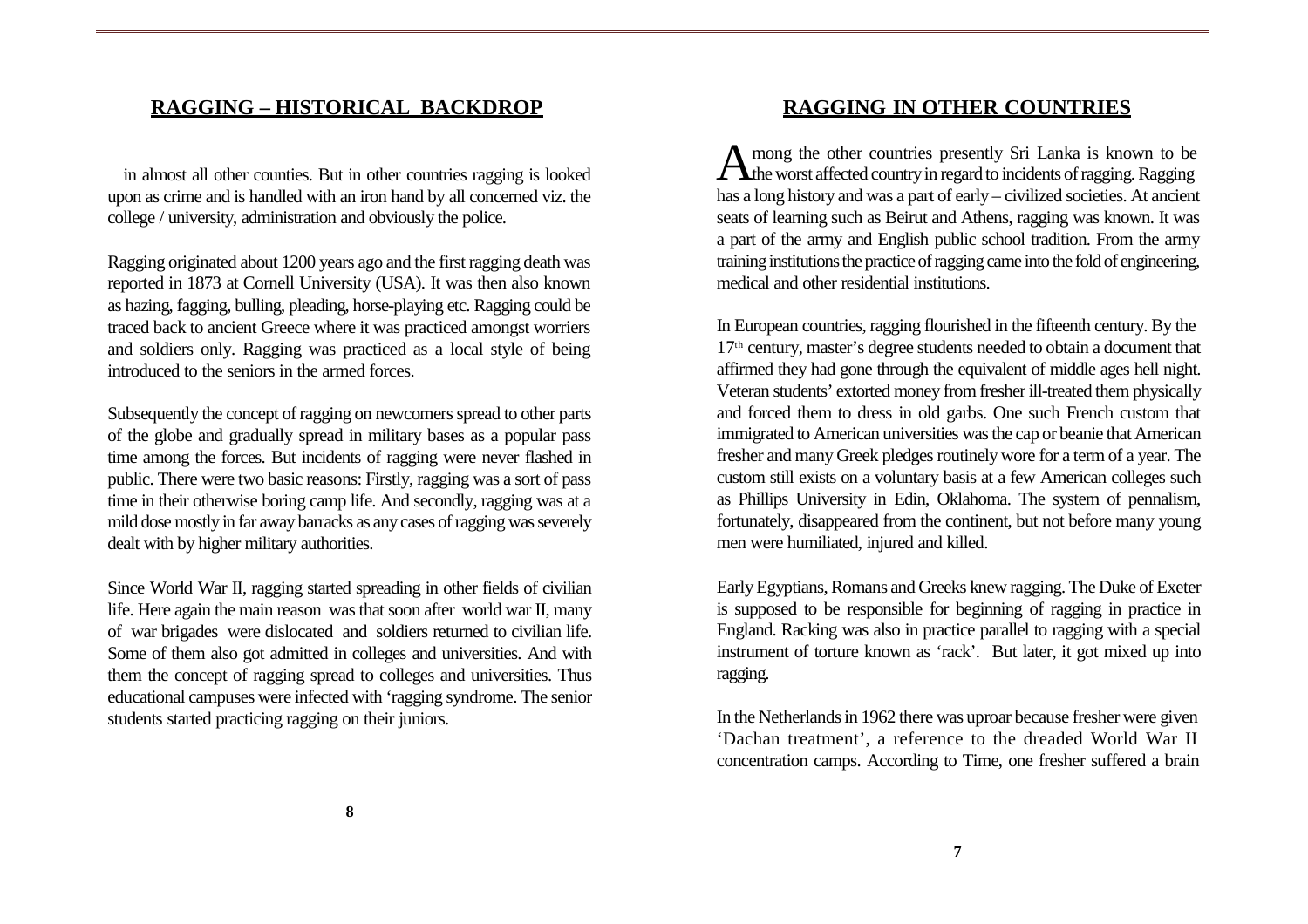injury when a senior student tried to knock a ball off his head with a hockey stick. In another custom, more than 200 young men were packed naked or half naked into a small room. The seniors then performed various kinds of barbarities on them.

France has also had its problems controlling young men. The French term 'brimade' includes hazing, ragging, silly and dangerous jokes and forced drinking. During 1920s in France, a national campaign raged against brimades. The minister of public instruction forbade them in all French schools, and the minister of war ordered an end to such practices. According to a 1928 notice in the New York Times, brimades had too often gone beyond the limits of fun, and, especially win anxious boys, who often voiced persecution and cruelty. In the military schools practical jokes had been pushed much further. The ministers of instruction and war emphasized that new boys must be welcomed cordially, fairly and kindly.

Brimades have also been a problem in Canada, perhaps because that country has imported such customs from the British, French and American Greeks. Hazing activities flourished on the Canadian border. Many incidents reported in Canada during orientation week, the conventional method for introducing new students to college life.

*Source : Ms. Jayasree Sar, Ragging : Is it a pathological or casual phenomenon of college culture? an exploratory study, unpublished M.Sc. dissertation from Dept ofPsychology, Univ. of Calcutta, 2006.*

> *"The glory is not in never failing, but in rising every time you fall"– A Chinese proverb*

## **RAGGING IN INDIA**

#### **Ragging In Ancient India**

In ancient India, students used to visit teachers' home at an early age. The students used to stay at the house of teacher for a couple of years along with other students coming from far away areas learning age .The students used to stay at the house of teacher for a couple of and practicing lessons from their 'Gurus' & 'Guru-Matas'. They used to stay at 'Guru-grihas' (Gurukul) till they were declared successfully passed out by gurus and allowed to return to their homes where they could practice and utilize acquired knowledge. In the mythological stories or in such ancient documents, we do not find any reference of ragging in those days.

#### **Ragging In Medieval India**

In medieval India, students from abroad used to visit India for getting admission in various seats of learning. Many famous sites of learning and educational campuses were scattered all over India. Some of the popular ones were Nalanda, Texilla and Bikrampura to name a few. All those famous centers of learning were frequented by many students even from far away countries. Some of the students who came to India to study and learn specially the teachings of Lord Buddha were Hieun Tsang, Fa-hien & Megasthenes. Those students from foreign countries lived many years in India for the purpose of study. They also visited many other centers of learning. They have made vivid accounts of their stay in India in their travelogues but there was no mention of any sort of ragging of students especially the students from abroad in any of those places of learning in spite of their being residential in nature.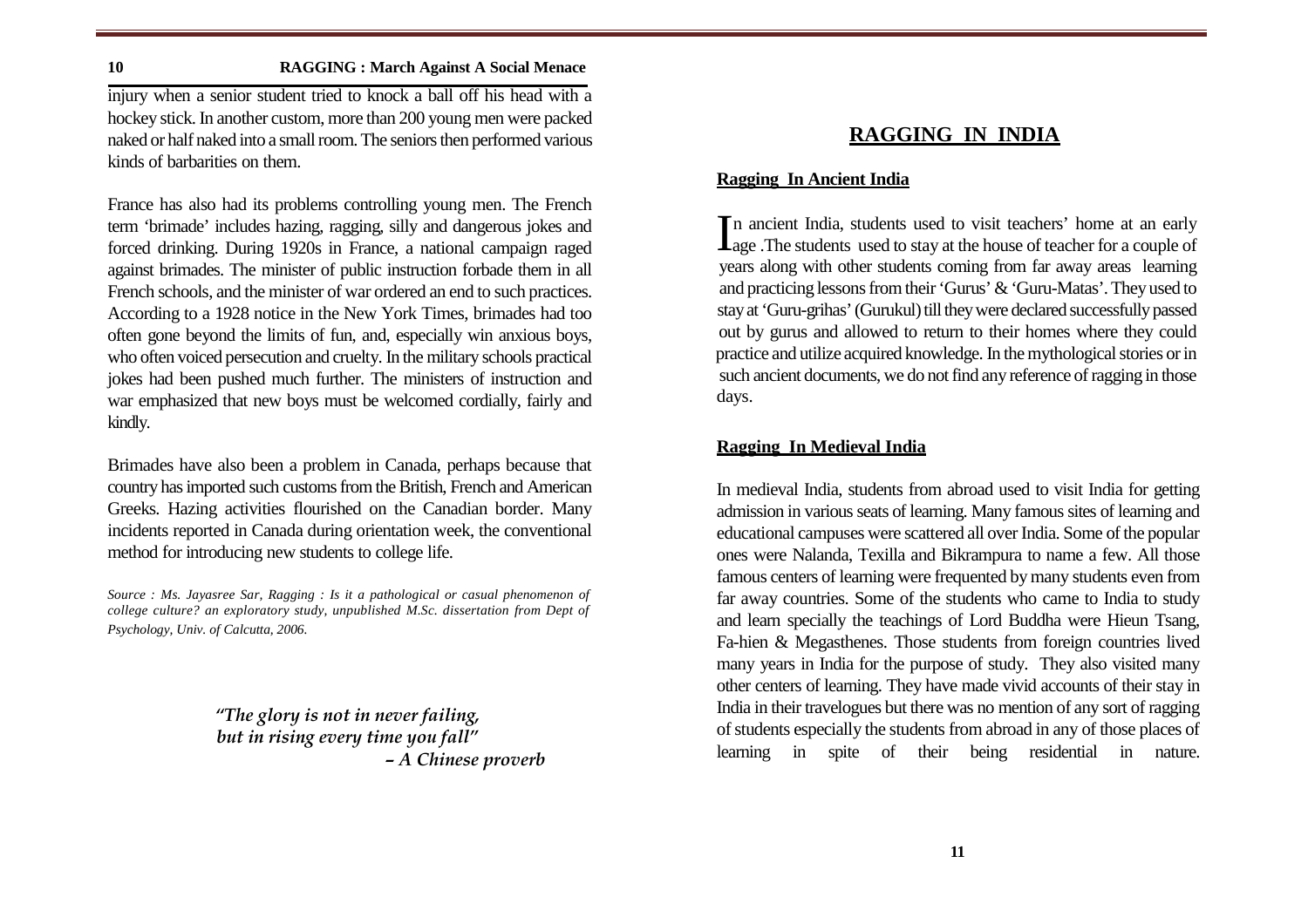#### **RAGGING IN POST INDEPENDENCE INDIA**

In India, incidents of ragging came into our attention with introduction of modern education system under the British rule. Starting from simple jokes and time pass, the degree and gravity of ragging started to show its ugly powers and negative elements with passage of time. The vulgar and barbaric practices of ragging in some of the educational campuses would even shame the ones in practice in some of the foreign countries. 'Fresher Welcome' (the great grand 'Nabin Baran Utsav' ) gradually transformed into ragging of fresher and ultimately turned into a great nightmare not only for fresher students but also caused serious concern to worried parents and guardians, college and hostel authorities and the administration at different levels.

Most of the campus authorities have allowed ragging, over the years, as it is limited to moderation and in a healthy form, which is liked, by both the seniors and fresher alike. They also maintain some sort of indirect and low profile supervision. In some campuses, however, ragging degenerated into some vulgar, brutal, sadist and even sexual harassment.

Many engineering colleges and coveted places of learning particularly IIT's, Bengal Engineering College (now BESU), R. E. College now NIT-Durgapur, Jalpaiguri Engineering College to name a few witnessed major incidents of ragging during last couple of years.

With more and more mash-rooming of degree and diploma colleges in engineering, medical, technical and general stream of education with acute dearth of infrastructure and administrative control over huge number of students also gives rise to so many incidents of uncontrolled ragging shattering dreams of many young hearts with so much shocks & pains to hapless parents and worried guardians.

#### **Ragging in Ppst Independence India 13**

In India, according to reliable sources, during the period of only 3 years from 2005 – 2007, there were as many as 11 unfortunate deaths, 10 suicide attempts by students and 33 cases of physical and 13 cases of sexual abuses. Some of the incidents of ragging as reported in media especially in newspapers and news magazines have been mentioned under the heading 'recent incidents of campus ragging' in this monograph which is not only shocking and undesirable but portrays a horror picture of the affair. We should still remember that whatever is published in news papers are only the tip of the ice.

We are really afraid and concerned that with the passage of time, we are coming across more and more incidents of campus ragging. The nature of torture on fresher by senior students shows that new and newer methods of ragging are constantly being developed which was unheard earlier much to the chagrin of parents, guardians and administration. Alarmed at the growing incidents of ragging in which violence and sexual abuses had been perpetrated against fresher, both boys and girls, the Government seems to be serious to put an end to this horrid practices by invoking criminal laws and, if necessary, by enactment of special Acts.

> *"To become a champion, fight one more round"*--*James J. Corbett*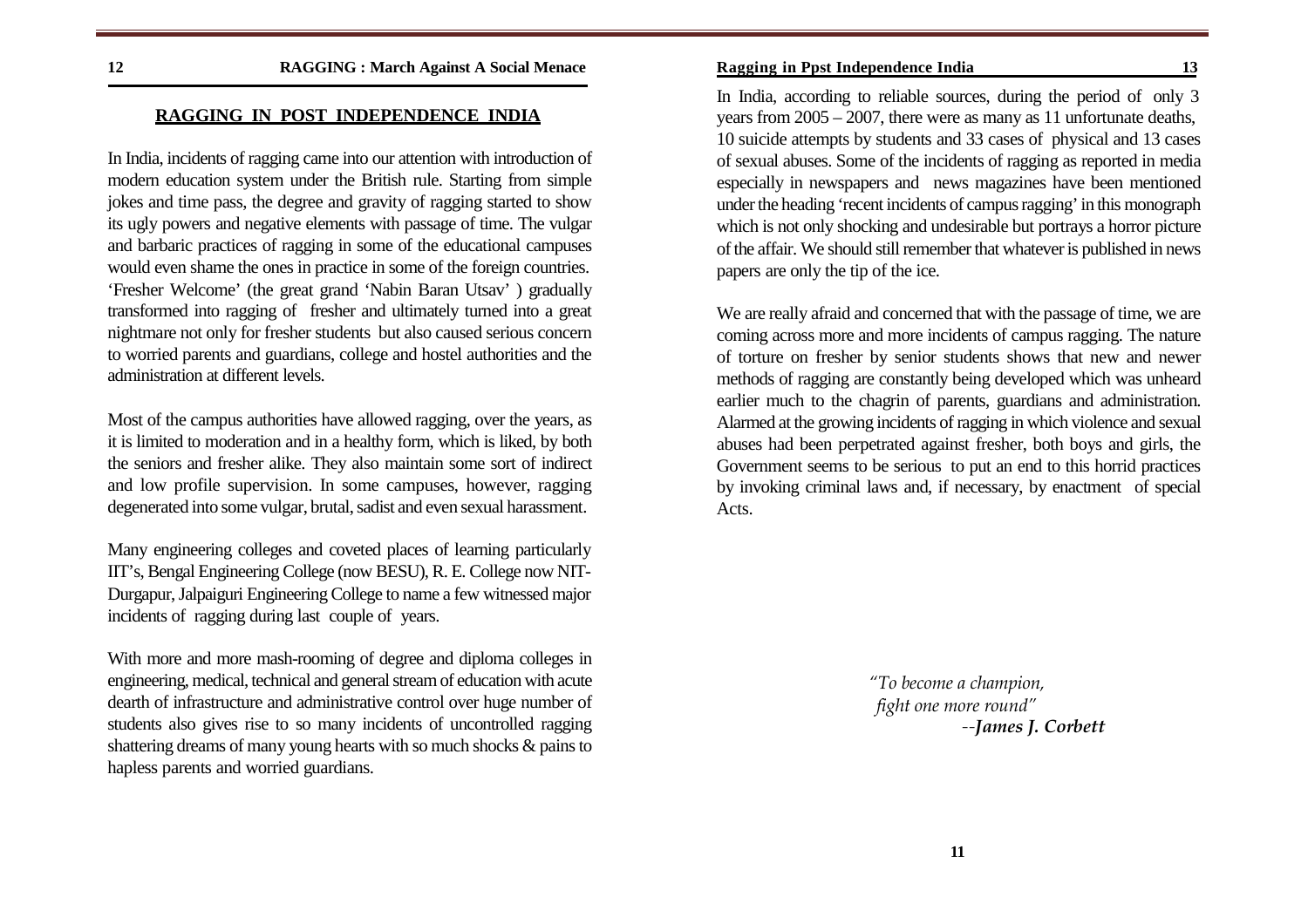## **RAGGING AND THE LEGAL PROVISIONS**

E of the offence nactment of Central and the state laws, makes ragging a cognizable offence with identifying the perverse forms of ragging under such law(s), and giving punishments appropriate with the cruelty

> A student indulged in the act of raging his / her juniors may be expelled from college / university.

He/ she may be banned / debarred from staying in hostel / 294 Obscene acts and songs<br>506 Punishment for criminal mess 506

Scholarship / stipend / financial grant can be withdrawn / cancelled by the college / university

He /she may be debarred from appearing at future examinations of university

He /she may be debarred fromeducational institute in the state or even in the entire country <sup>326</sup>accused student.

He /she may be charge sheeted and court of law may try the It may, after taking all precautions, give severe punishment to meet the end of justice.

#### **Ragging and The Legal Provision 15**

## *Specific Sections to Deal with Ragging Cases and EnsuringJustice under the Indian Penal Code (IPC)*

#### *Minor Complaints Against Ragging :*

#### *Sections*

- 339 Wrongful restraint
- Wrongful confinement 340
- 341 Punishment for wrongful restraint
- Punishment for wrongful confinement 342
- 
- Punishment for criminal intimidation

#### *Major Complaints Against Ragging :*

#### *Sections*

- 323 Punishment for voluntarily causing hurt or
- 324 Voluntarily causing hurt by dangerous weaponsmeans
- taking admission to any other 325 Punishment for voluntarily causing grievous hurt<br>326 Voluntarily causing grievous hurt by dangerous
	- Voluntarily causing grievous hurt by dangerous

#### *Death or loss of the set of means*

#### *Sections*

- 304 Punishment for culpable homicide not amounting to murder
- 306 Abetment of suicide
- 307 Attempt to murder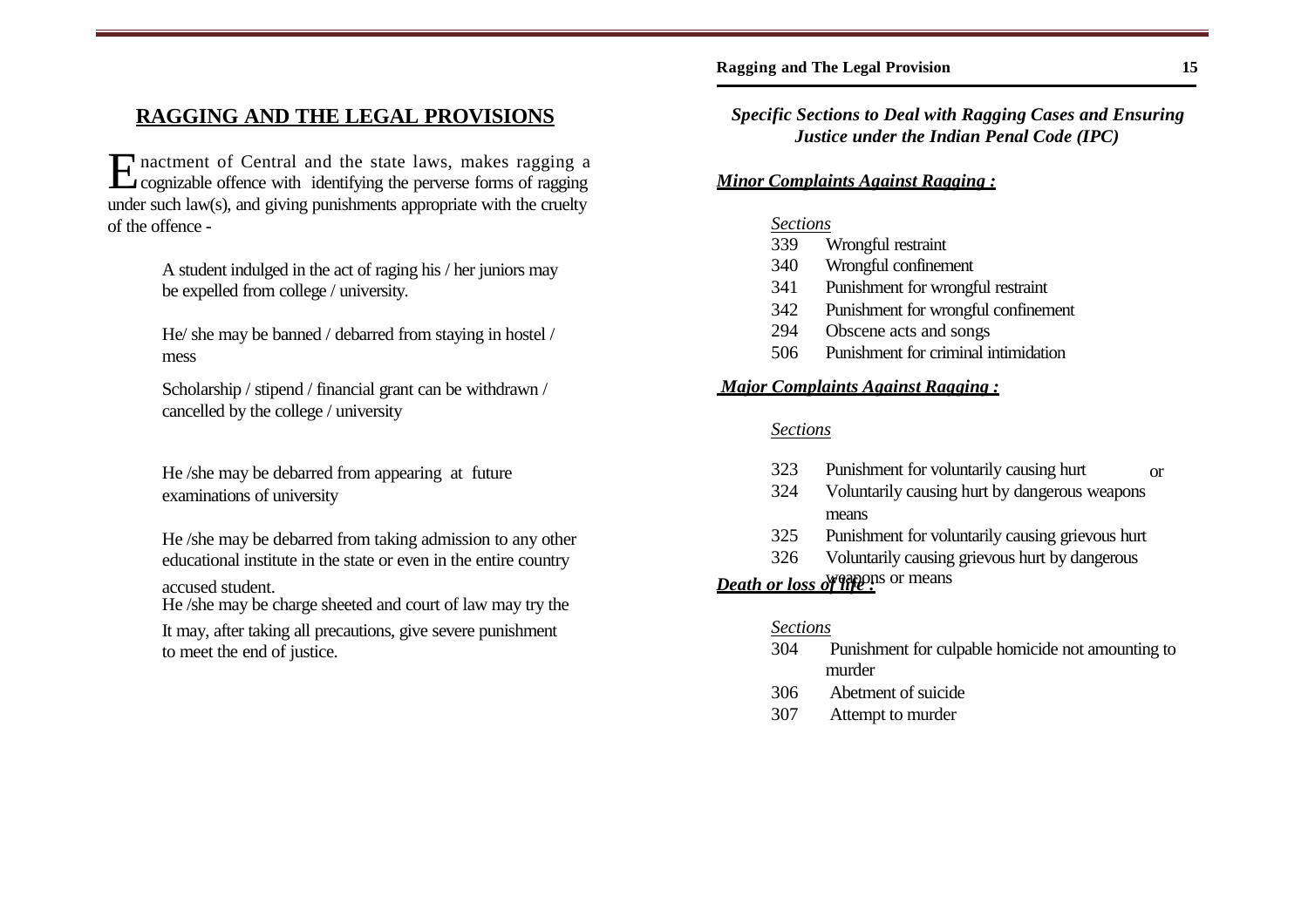#### *Extracts from the Code of Criminal Procedure 1973*

#### *Information to the Police and Their Powers to Investigate*

#### *Section 154 : Information in cognizable cases*

1. Every information relating to the commission of a cognizable offence, if given orally to an officer-in-charge of a police station, shall be reduced to writing by him or under his direction, and be read over to the informant; and every such information whether given in writing or reduced to writing as aforesaid, shall be signed by the person giving it, and the substance thereof shall be entered in a book to be kept by such officer in such form as the state government may prescribe in this behalf.

2. A copy of the information as recorded under sub-section (1) above shall be given forthwith, free of cost, to the informant.

3. Any person aggrieved by a refusal on the part of an officer–in–charge of a police station to record the information referred to in sub-section (1) may send the substance of such information, in writing and by post, to the superintendent of police concerned who, if satisfied that such information discloses the commission of a cognizable offence, shall either investigate the case himself or direct an investigation to be made by any police officer subordinate to him, in the manner provided by this code, and such office hall have all the powers of an officer-in-charge of the police station in relation to that offence.

Note : *FIR is the earliest report made to the police officer with a view to his taking action in the matter. (Soma Bhai v. state of Gujarat AIR 1975 SC 1453)*

*Section 155 : Information as to non-cognizable cases and investigation of such cases*

1. When information is given to an officer–in–charge of a police station of the commission within the limits of such station of a non-cognizable offence, he shall enter or cause to be entered the substance of the information in a book to be kept by such officer in such form as the state govt. may prescribe in this behalf, and refer the information to the Magistrate.

2. No police officer shall investigate a non-cognizable case without the order of a magistrate having power to try such case or commit the case for trial.

3. Any police officer receiving such order may exercise the same powers in respect of the investigation (except the power to arrest without warrant) as an officer–in–charge of a police station may exercise in a cognizable case.

4. Where a case relates to two or more offences of which at least one is cognizable, the case shall be deemed to be a cognizable case, notwithstanding that the other offences are non-cognizable.

Note : *Police can investigate even, if there is a case a single cognizable offence ( Naresh Chandra v. state 1978 A CrR 60)*

#### *Section 156 : Police officer's power to investigate cognizable*

1. Any officer-in-charge of a police station may, without the order of a magistrate, investigate, any cognizable case which a court having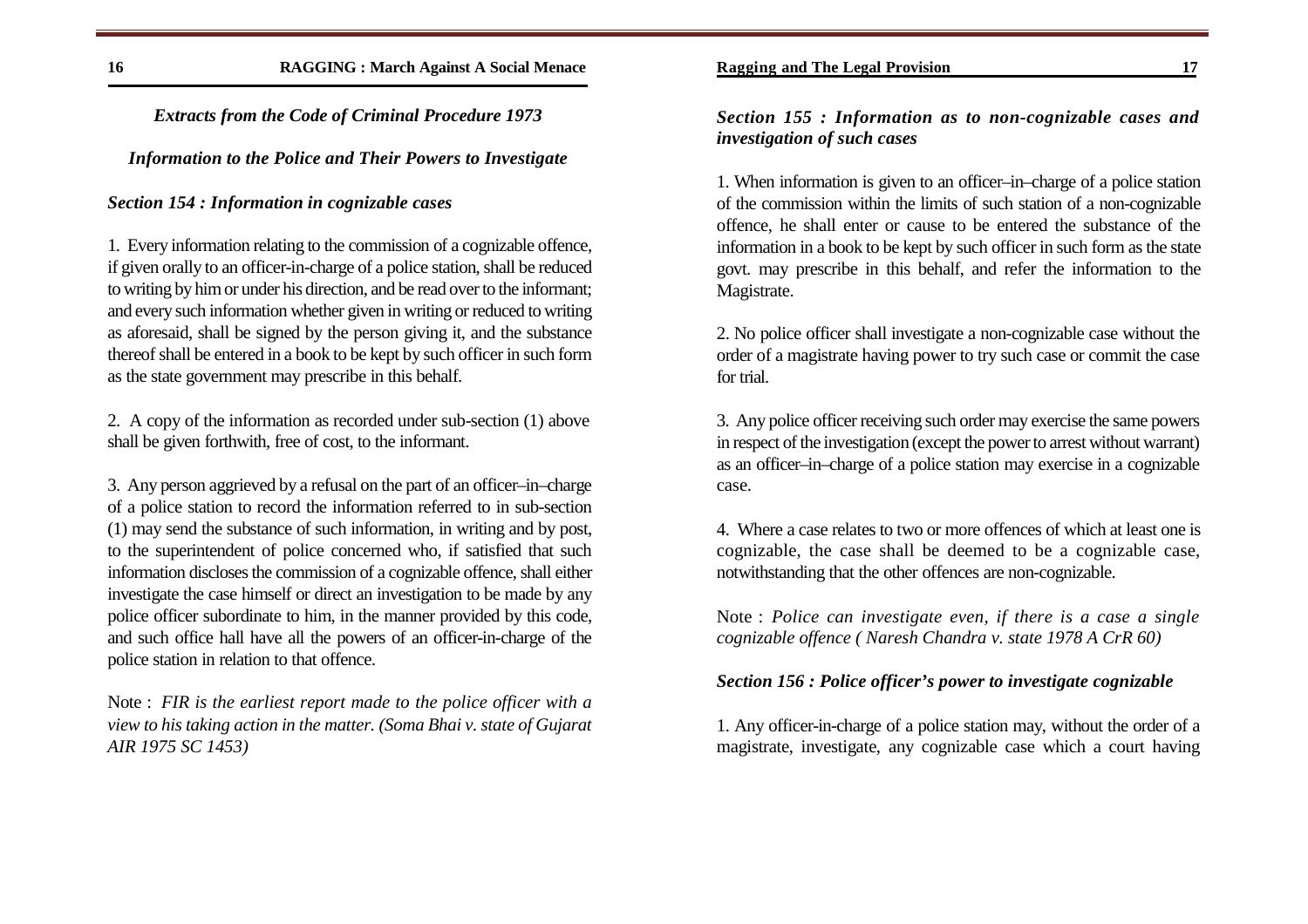jurisdiction over the local area within the limits of such station would have power to inquire into or try under the provisions of chapter XIII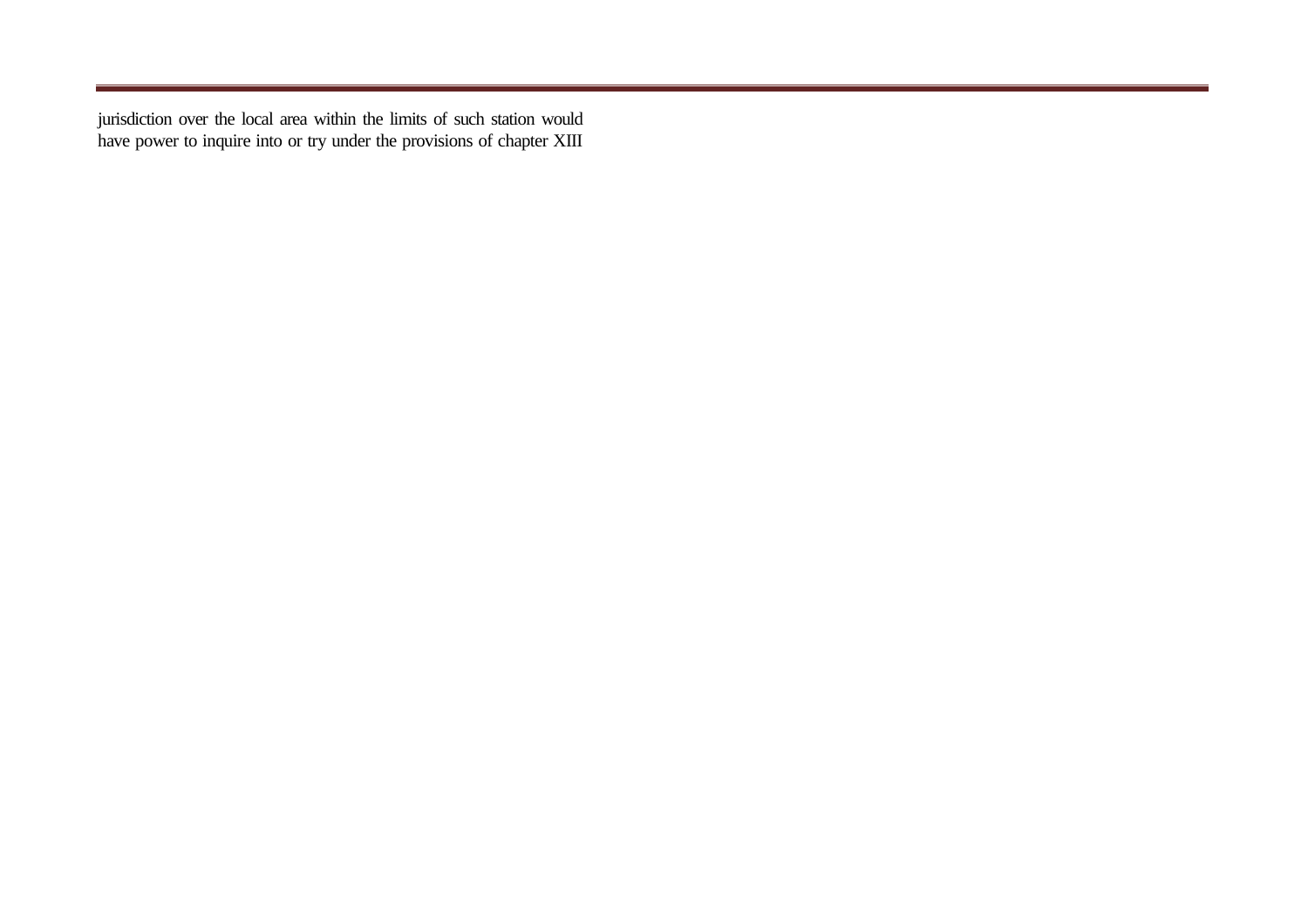2. No proceedings of a police officer in any such case shall at any stage be called in question on the ground that the case was one which such officer was not empowered under this section to investigate.

#### *Section 157 : Procedure of investigation*

1. If, for information received or otherwise, an officer-in-charge of a police station has reason to suspect the commission of an offence which he is empowered under section 156 to investigate, he shall forthwith send a report of the same to a Magistrate empowered to take cognizance of such offence upon a police report and shall proceed in person, or shall depute one of his subordinate officer not being below such rank as the state govt. may prescribe, to proceed to the spot, to investigate the facts and circumstances of the case, and , if necessary to take measures for the discovery and arrest of the offender. Provided that –

(a) where information as to the commission of any such offence is given against any person by name and the case is not of a serious in nature , the officer-in-charge of a police station need not proceed in person or depute a subordinate officer to make an investigation on the spot.

(b) if it appears to the officer-in-charge of a police station that there is no sufficient ground or entering on an investigation, he shall not investigate the case.

2. In each of the cases mentioned in clauses (a) (b) of the proviso to sub-section (1), the officer-in-charge of the police station shall state in his report his reasons for not fully complying with the requirements of that sub-section, and in the case mentioned in clause (b) of the proviso, the officer shall also forthwith notify to the informant if any. in such manner as may be prescribed by the state govt. the fact that he will not investigate the case or cause it to be investigated.

#### *Section 158 : Report submission*

1. Every report sent to a Magistrate under section 157 shall, if the state govt. so directs, be submitted through such superior officer of police as the state govt. by general or special order, appoints on that behalf.

2. Such superior officer may give such instructions to the officer-incharge of the police station as he thinks fit, and shall, after recording such instructions on such reports, transmit the same without delay to the Magistrate.

#### *Section 159 : Power to hold investigation or preliminary*

Such Magistrate, on receiving such report, may direct an investigation, or, if he thinks fit, at once proceed, or depute any Magistrate subordinate to him to proceed, to hold a preliminary inquiry into or otherwise to dispose of, the case in the manner provided in this code.

#### *Section 164 : Recording of confessions and statements*

1. Any Metropolitan Magistrate or Judicial Magistrate may, whether or not he has jurisdiction in that case, record any confession or statement made to him in the course of an investigation under this chapter or under any other law for the this being in force, or at any time afterwards before the commencement of the inquiry or trial.

Provided that no confession shall be recorded by a police officer on whom any power of a Magistrate has been conferred under any law for the time being in force.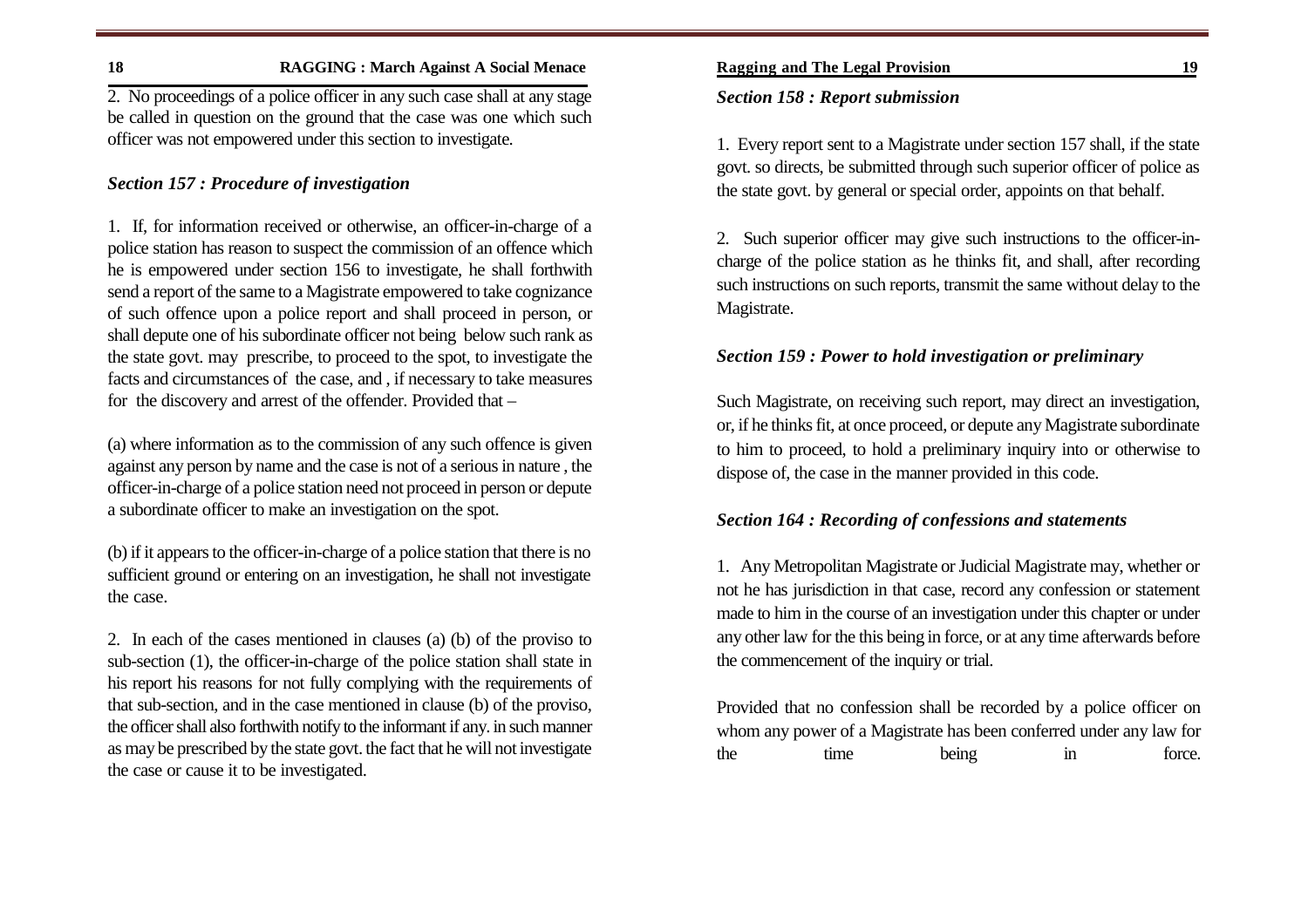**Ragging and The Legal Provision** 21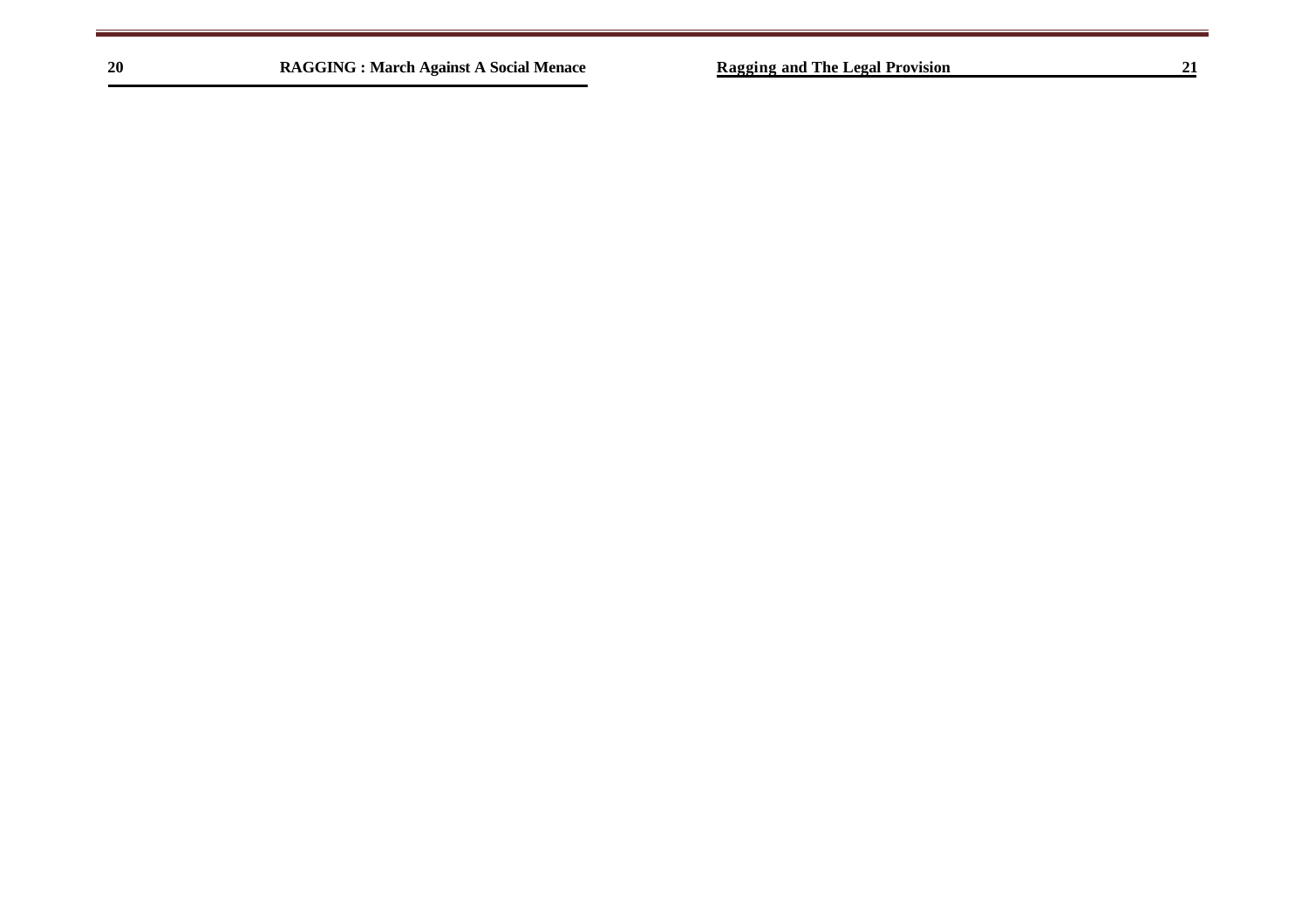2. The Magistrate shall, before recording any such confession, explain to the person making it that he is not bound to make a confession and that, if he does so, it may be used as evidence against him: and the Magistrate shall not record any such confession unless, upon questioning the person making it, he has reasons to believe that it is being made voluntarily

3. If at any time before the confession is recorded, the person appearing before the Magistrate states that he is not wiling to make the confession, the Magistrate shall not authorize the detention of such person in police custody.

#### **STATE LAWS**

Some of the states in India have enacted state laws to prevent ragging in educational institutions following the recommendations of the Supreme Court of India.

1) Andhra Pradesh state law defines ragging as doing an act, which causes or is likely to cause insult or annoyance or fear or apprehension or threat or intimidation or outrage modesty or insult to a student.

2) According to the Assam Prohibition of Ragging Bill 1998, ragging means display of noisy or disorderly conduct or doing of any act which causes or is likely to cause social, physical or psychological harm or raise apprehension or fear or shame or embarrassment to any student in any educational institution and includes teasing, abusing of playing practical jokes on or causing hurt to such students; or asking the student any act or perform something which such student will not in the ordinary course willingly do.

3) The Chattisgarh Shaikshanik Sansthaon Me Pratarna Ka Pratishedh Adhiniyam, 2001 defines ragging as causing, inducing, compailing or forcing a student, whether by way of a practical joke or otherwise, to do any act which detracts from human dignity or violets his person or exposes him to ridicule or forbear from doing any unlawful act, by intimidating, wrongfully restraining, wrongfully confining, or injuring him or by using criminal force to him or by holding out to him any threat or such intimidation, wrongful restraint, wrongful confinement, injury or the use of criminal force.

4) Goa Prohibition of Ragging Bill 2006, defines ragging as 'display of, doing any act disorderly conduct which causes or is likely to cause physical or psychological harm or raise apprehension or fear or shame or embarrassment to a student in any educational institution and includes teasing, abusing, threatening or playing practical jokes on, causing hurt to, such students; or asking a student to do any act or perform something which such student will not, in the ordinary course, willingly do'.

5) The Karnataka Education Act 1983, defines ragging as 'Causing, inducing, compelling or forcing a student, whether by way of practical joke or otherwise, to do any act which detracts from human dignity or violates his persons or exposes him to ridicule or forbear from doing any lawful act, by intimidating, wrongfully restraining, wrongfully confining, or injuring him by using criminal force to him or by holding out to him any threat of such intimidation, wrongful confinement, injury or the use of criminal force.'

6) The Kerala Prohibition of Ragging Act 1998 defines ragging as 'teasing, abusing or causing hurt or asking student to do an act which he is unwilling to do'.

7) Ragging as defined by The Maharashtra Prohibition of Ragging Act 1999 is 'a display or disorderly conduct, doing of any act which causes or is likely to cause physical or psychological harm or raise apprehension or fear or shame or embarrassment to a student in any educational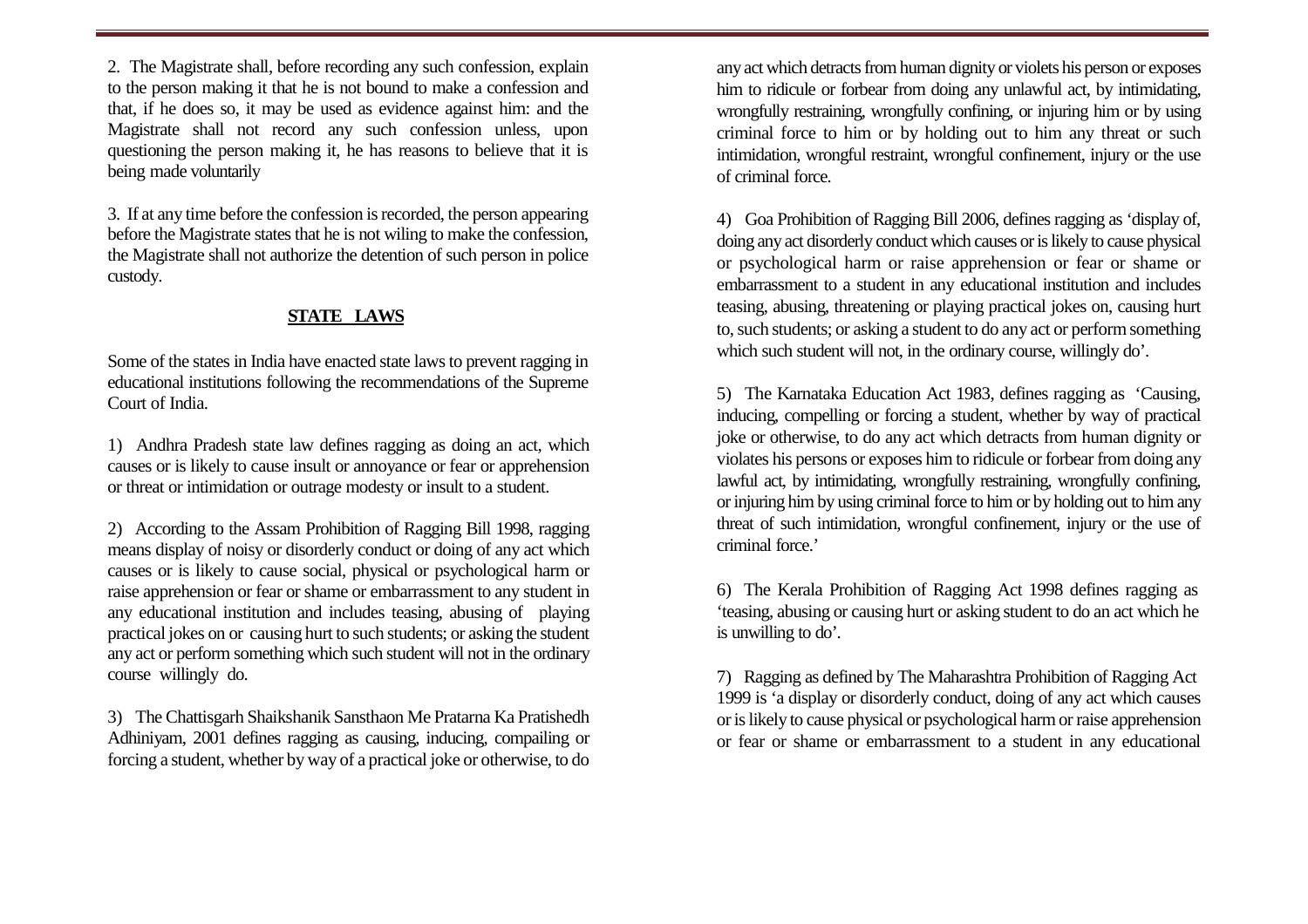# **Social Menac**

#### institution'.**22 RAGGING : March Against A**

8) Tamil Nadu Prohibition of Ragging Act 1997, states that ragging means 'display of noisy, disorderly conduct, doing any act, which causes or is likely to cause physical or psychological harm or raise apprehension or fear or shame or embarrassment to a student in any educational institution and includes teasing, abusing of playing practical jokes on or causing hurt to, such students; or asking the students to do any act or perform something, which such student will not, in the ordinary course, willingly do'.

The Expert Committee formed by the apex court found that only the Chattisgarh State Act on ragging is intended to 'prevent' ragging whereas all other state laws enacted by other states merely seek to 'prohibit' ragging. There are very few states in India that have enacted comprehensive laws in respect of ragging. Even those few existing state laws are lacking in provisions intended to prevent ragging. No state laws provide for any detailed scheme of prevention of ragging in educational campus which is needed very much. Supreme Court guidelines on ragging are stated to be followed by the states; however, no state law has been modified or amended to bring them in line with the guidelines and directions of the apex court.

## **The West Bengal Prohibition of Ragging in EducationalInstitutions Act, 2000**

The state of West Bengal is the only state in India where the Indian Penal

Code has been amended to make ragging an offence.

The West Bengal Prohibition of Ragging in Educational Institutions Act, 2000 (W.B. Act XIII of 2000) includes the following provisions

### $\mathscr{\mathscr{L}}$  "Ragging" means the 'doing of any act which causes, or is likely to cause any physical, psychological or physiological harm of apprehension or shame or embarrassment to a student, and includes:

**(a)** teasing or abusing of, playing practical jokes on, or causing hurt to any student. or

**(b)** asking any student to do any act, or perform any thing, which he/she would not, in the ordinary course, be willing to do or perform'.

## **Proviso for Prohibition of Ragging**

**(a)** Ragging within an educational institution is hereby prohibited.

**(b)** No person shall participate in, abet, or propagate, ragging in any educational institution.

#### $\mathscr{\mathscr{L}}$ **Stipulated Penalty for Ragging**

**(a)** Expulsion from the educational institution, if found guilty on enquiry by the institution against a complaint lodged by any other student.

**(b)** Imprisonment of either description up to two years or fine up to five thousand rupees or both.

**(c)** Any student convicted under 3 (b) shall be dismissed from the educational institution in which he/she has been prosecuting his/her studies for the time being, and shall not be re-admitted to that educational institution.

*Source : www.stopragging.org*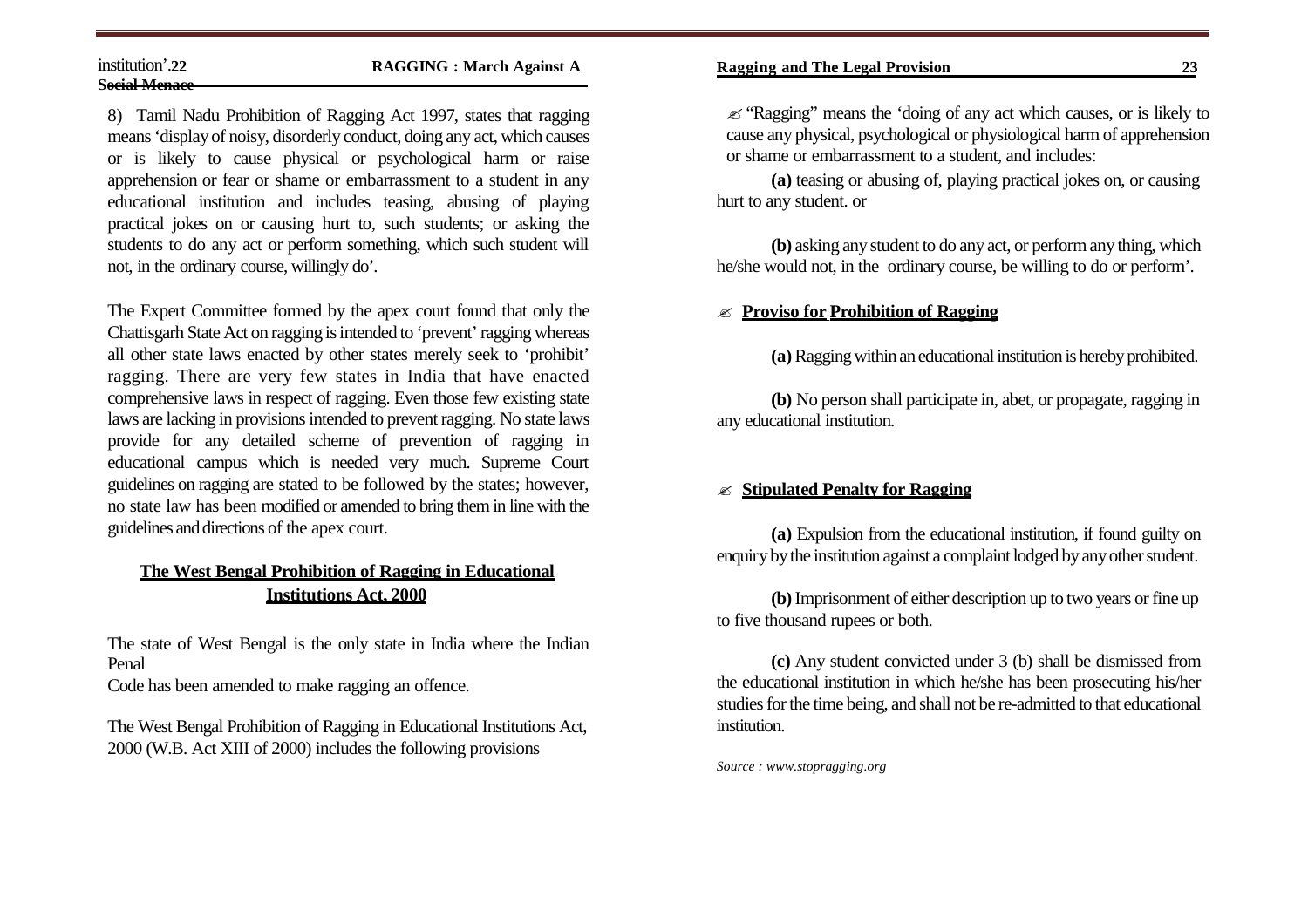*"You can't shake hands with clenched fist"– Indira Gandhi* 

## **INITIATION TO STOP RAGGING IN INDIA**

In the year 1999, the University Grants Commission appointed a Committee for framing course of action to fight the threat of ragging in Universities/Educational Institutions. The Committee in its report recommended the following –

Enactment of Central and the state laws, making ragging a cognizable offence, identifying the perverse forms of ragging under such law(s), giving punishments appropriate with the cruelty of offence

Anti-ragging movement in respect of ban on ragging and the consequences of violation should start from the publication of advertisements for admissions. Prospectus, application forms and admission forms should contain clear message against ragging

An undertaking for not indulging in ragging is made mandatory for admission to student hostels.

Various actions should be taken at the beginning of each academic session, like an address by Head of institution to wardens, student activists, parents/guardians, police and faculty and constituting Anti-Ragging Vigilance Committees comprising some senior faculty members, students and wardens

Defaulting institutions should be penalized in the form of reduction in Grants-In-Aid or even dis-affiliation from UGC

Different grades of punishments ranging from suspension of offenders from institution to a fine of Rs. 25,000/- and, even rigorous imprisonment up to 3 years depending on degree of severity of offence. In addition, punishments shall also be given by the concerned institutional authoritiesPositive steps and incentives to create an antiragging environment

The University Grants Commission had circulated the 1999 Report to all universities on 13th January, 2000 for necessary action. Similarly, the directions of Hon'ble Supreme Court in W.P.(Civil) No. 656 of 1998 [Vishwa Jagriti Mission] on curbing the menace of ragging in educational institutions have also been circulated by the University Grants Commission to all the States / Union Territory Governments and institutions for strict compliance.

#### **RAGHAVAN COMMITTEE**

The Hon'ble Supreme Court of India formed a Committee headed by Shri RK. Raghavan, former Director, Central Bureau of Investigation (CBI) in December, 2006 to look into ragging issues in details by holding detailed enquiry and to give suggestions on means of prevention of ragging in educational institutions.

In its Interim Order of 27th November 2006, the Hon'ble Supreme Court of India expressed its disappointment by expressing that "*practically very little has been done to prevent the menace of ragging in educational institutions*". The Apex Court expected that the Raghavan committee shall make recommendations 'as to how the provisions already enacted in several States and Statutes to be framed to prevent the menace, can effectively eliminate the menace.'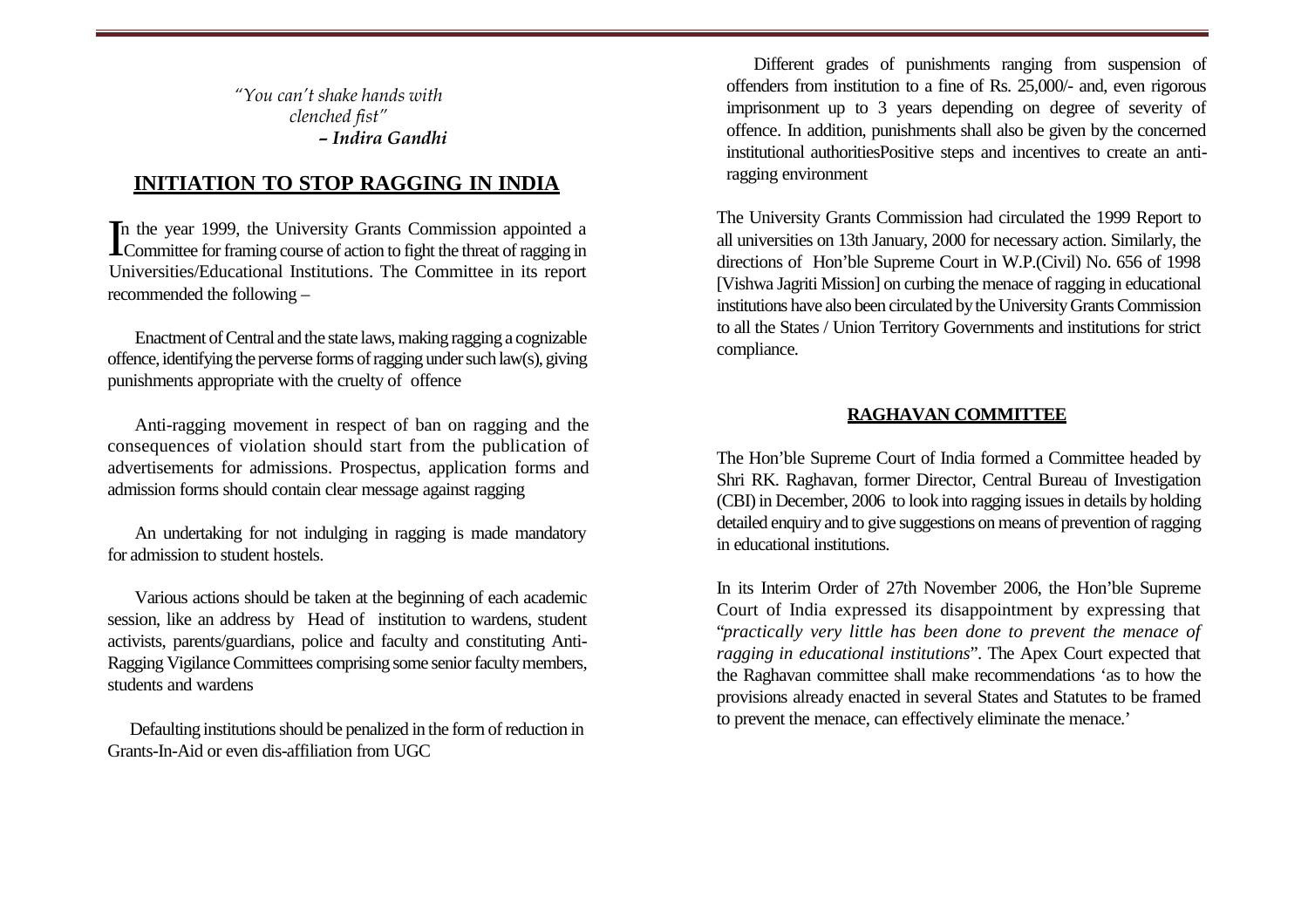The Committee after elaborately evaluating existing state legislations in India observed that incidents of ragging have increased manifold particularly from 2001 onwards. The Committee also noted that very few States have enacted laws in respect of ragging. Even these few existing State laws are woefully lacking in provisions intended to prevent ragging.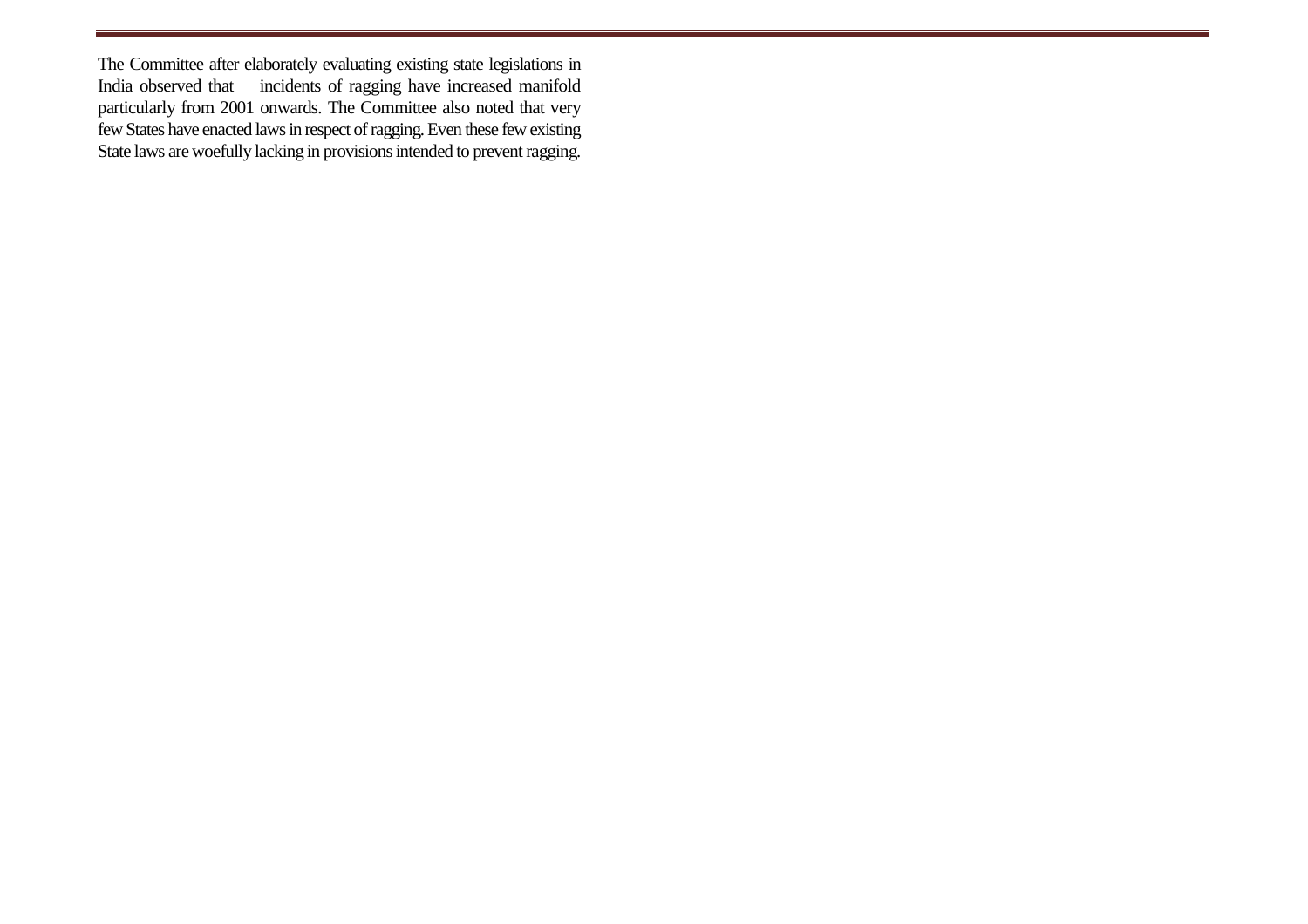Some of the observations of the Committee are -

The Committee found no instance where educational institutions approached police authorities in reporting even the extreme incidents of ragging. Usually, complaints with police are lodged by parents/ guardians of the victims.

The Committee is concerned with the evasive attitude of educational institutions and it is therefore necessary that institutional authorities are made accountable in a variety of ways.

The Committee views absence of civil society initiatives on the issue of ragging as a matter of serious concern.

The locations of hostels are often unknown to institutional authorities or even to local law and order authorities and this is another cause of ragging.

Possession of mobile phone was the best and immediate source for the ragged to communicate with relevant authorities.

State Governments haven't monitored whether ragging has been restricted or not in their State. The authorities of institutions have not played a pro-active role which was necessary as primary responsibility was cast on institutional authorities.

Given below are the observations of the Committee specifically in respect of the guidelines of the Apex Court :-

a matter of fact, the d The Apex Court had prescribed that educational institutions should generate an 'atmosphere of discipline by sending a clear message that *no act of ragging shall be tolerated and any act of ragging shall not go unnoticed or unpunished'*. The continuation of ragging in various forms sometimes in the garb of 'mild ragging', 'introductions' etc. in the opinion of this Committee is equally deplorable and often such 'surrogate' ragging practices are patronized by institutional authorities themselves. This is established by the fact that 'social interaction' sessions or 'fresher,' 'welcome' parties are traditionally organized only after sufficient time is available to seniors to rag 'fresher' – often months after the date of admission to institutions.

In our country the first real initiation to stop ragging was taken in the state of Tamil Nadu in 1997 which witnessed a series of violent incidents of campus ragging at that time. Many incidents of brutal ragging were reported in media which depicts ragging is prevalent in educational campuses in the state. All these ultimately prompted the Govt. of Tamil Nadu to pass an Anti-Ragging Act in the state legislature. Some of the other states are also following steps and have, of late, come up with antiragging legislation. The major boost to anti-ragging efforts was given by a landmark judgment of Supreme Court of India in May 2001 in response to a Public interest litigation (PIL) filed by the Vishwa Jagriti Mission- an NGO. Ragging, often a matter of great legal concern is defined by Supreme Court as :

'*Any disorderly conduct, whether by words spoken or written or by an act which is the effect of teasing or handling with rudeness any other student, indulging in rowdy or in-disciplined activities which causes or is likely to cause annoyance, hardship or psychological harm or to raise fear or apprehension thereof in a fresher or a junior student or asking the students to do any act or perform something which such student will not do in the ordinary course and which has the effect of causing or generating a sense of shame or* **28 RAGGING : March Against A Social Menace**